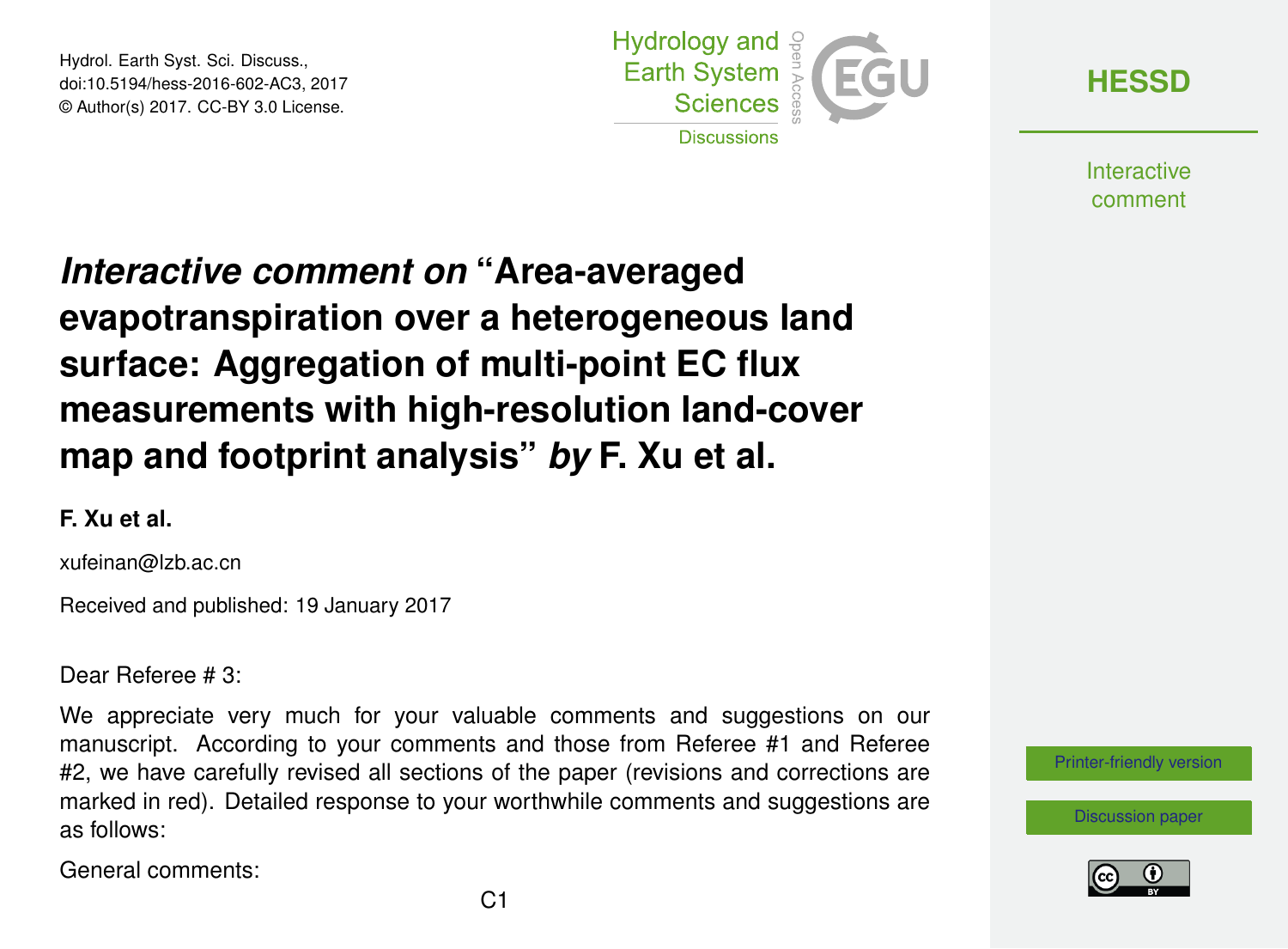1. To address the scientific problem in this paper, 30-min flux might be sufficient, given the uncertainty in gap-filling method (rainfall, fog etc). Daily ET (section 4.4) does not help a lot here. Indeed, it might be more necessary to clarify data quality and uncertainty of the EC and LAS measurements.

Response: Thanks for your comments. Yes, by giving the uncertainty in gap-filling, the 30-min flux might be sufficient to address the scientific problem in this paper. However, the major objective of this study, besides refining the aggregation method for area averaged fluxes (based on our unique and comprehensive dataset of the HiWATER), is also finally useful for the water balance study extended to the whole Heihe River basin. So the area-averaged daily ET over the study area is added for reference. We have also clarified the data quality and uncertainties of the EC and LAS measurements in Section 2.1.1 of the revised paper.

2. Besides, P-M estimated ET could be removed.

Response: Yes. According to your comments (and those from other referees), we have removed the descriptions relevant to P-M estimated ET, such as those in Section 2.2.2, Section 3.3, and the paragraph on the comparison with P-M ET in Section 4.4.

Specific comments:

Page 5 Line 24 "following Fig.3" Since it is the first figure appearing in this article, it's better to change the number from 3 to 1.

Response: Accepted.

Page 6 Line 15 "EC data from 16 towers. . ." According to section 4.2, in addition to site 3, sites 5/8/13/16 were also not used. It is better to use a consistent dataset throughout the paper.

Response: We are sorry for the unclear statements about the data used in the paper. EC data from 16 towers were all used for analysis. We have improved our statements in Section 4.2 of the revised manuscript.

**[HESSD](http://www.hydrol-earth-syst-sci-discuss.net/)**

**Interactive** comment

[Printer-friendly version](http://www.hydrol-earth-syst-sci-discuss.net/hess-2016-602/hess-2016-602-AC3-print.pdf)

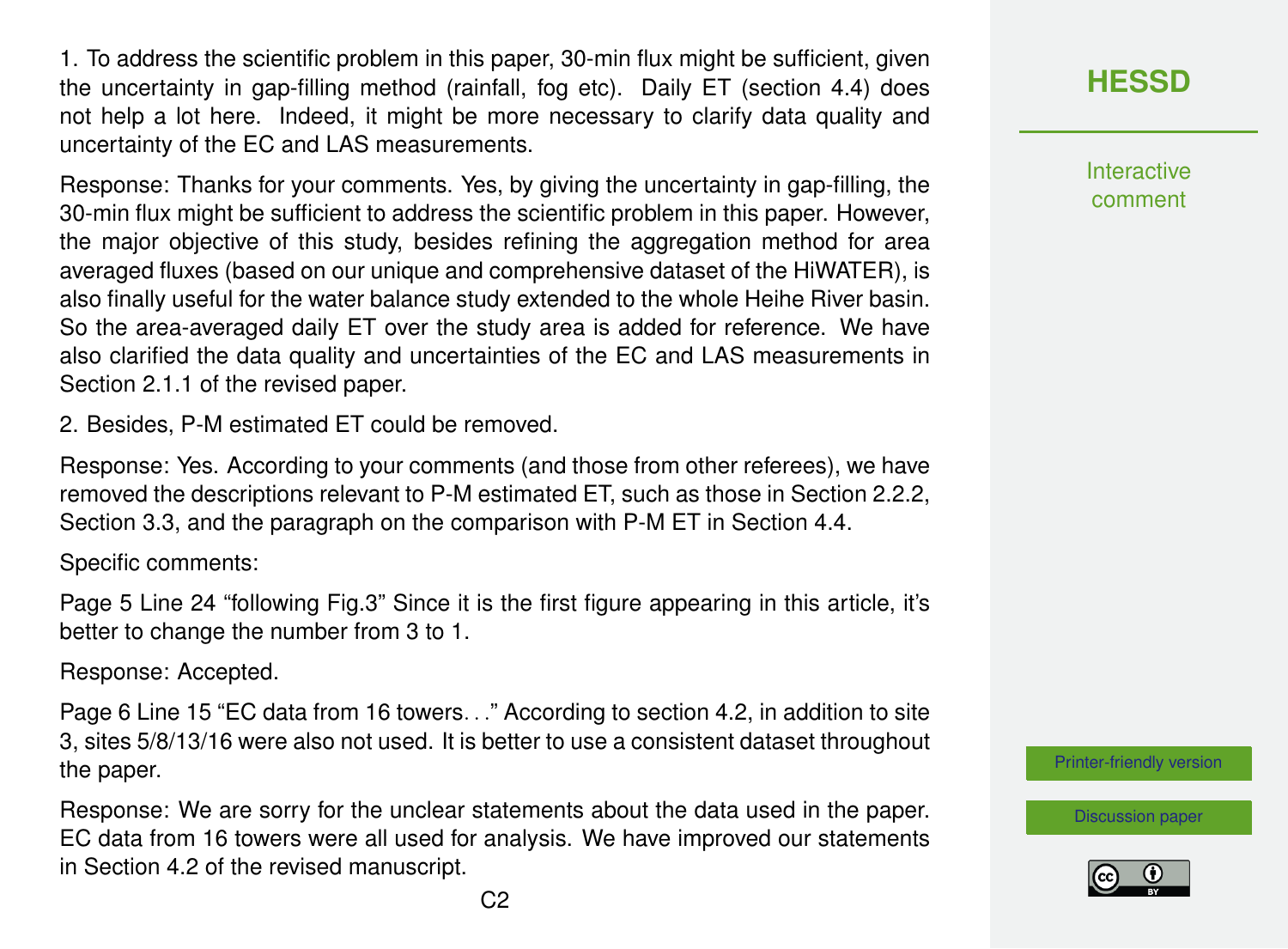Page 6 Line 16 "no irrigation" and how was the weather during the period?

Response: To choose "no irrigation" days is mainly for reducing the effect of local advection. The two days, 29 and 30 June 2012, were typical clear days.

Page 6 Line 22 "coordinate rotation" why not use Planar Fit?

Response: Our study area, the oasis in the middle reaches of Heihe River basin, is relatively very flat. To use the common 2-D rotation method is not only simpler but also enough in this situation. Actually, we have compared the results of 2-D rotation and Planar Fit during previous works. The differences were very small.

Page 7 Line 13 "MOST" there are different solutions. Add either corresponding equations or references here.

Response: A reference had been added: Andreas, E. L.: Estimating Cn2 over snow and sea ice from meteorological data, JOSA A, 5, 481-495, 1988.

And how were roughness height and zero-plane displacement estimated?

Response: The roughness height and zero-plane displacement of the study area were obtained following Martano (2000). This has been added in the revised manuscript. Martano, P.: Estimation of Surface Roughness Length and Displacement Height from Single-Level Sonic Anemometer Data, Journal of Applied Meteorology, 39, 708-715, 2000.

Page 7 Line 16 'daytime...' It's a bit confusing. Local time is better.

Response: We have stated the time difference between Beijing Standard Time and Local time in the revised paper.

For data quality control, what is the threshold value of signal strength?

Response: For BLS series (BLS4500/BLS900), the threshold value of signal strength is 1000.

**[HESSD](http://www.hydrol-earth-syst-sci-discuss.net/)**

**Interactive** comment

[Printer-friendly version](http://www.hydrol-earth-syst-sci-discuss.net/hess-2016-602/hess-2016-602-AC3-print.pdf)

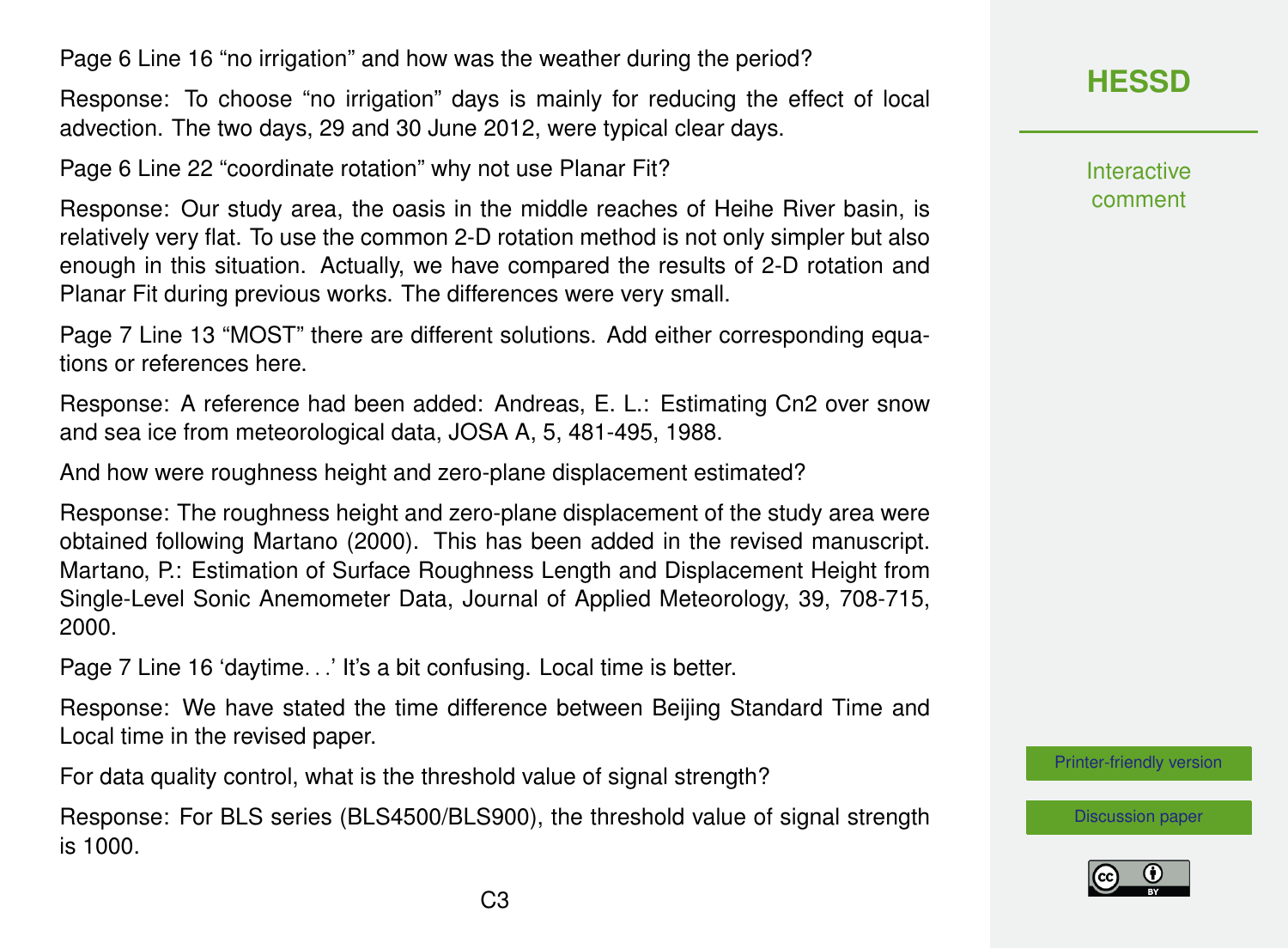$C<sub>4</sub>$ 

Section 2.2.2 This section could be abbreviated if the preliminary land cover has already been done by Liu and Bo (2015).

Response: Accepted.

Page 8 Line 11, specify the date of the google earth image.

Response: The Google Earth image used was collected on 3 September 2012. This has been added in the revision.

Page 8 Line 16-20, it might not be necessary to compare with PM-ET. The principle of that is the same as the comparison with LAS in terms of flux aggregation and there might uncertainty in PM-ET.

Response: As mentioned in the beginning of this reply, we have accepted this comment and made revision.

Section 4.3 Page 15 &16. It's better to look into the details to figure out the factors contributing to the bias between EC and LAS, instead of just mentioning 'heterogeneous distribution of surface covers'.

Response: Accepted.

Section 4.4 I didn't see the difference between Table 5 and 6 in terms of addressing the problem despite their different units.

Response: We have removed all the related text on the comparison with PM-ET (including Table 6 and Table 5) in section 4.4 of the revised manuscript.

Thank you again for your valuable comments and suggestions on our manuscript. The revised manuscript is attached as supplement.

Sincerely yours,

Feinan Xu

Email: xufeinan@lzb.ac.cn

**[HESSD](http://www.hydrol-earth-syst-sci-discuss.net/)**

**Interactive** comment

[Printer-friendly version](http://www.hydrol-earth-syst-sci-discuss.net/hess-2016-602/hess-2016-602-AC3-print.pdf)